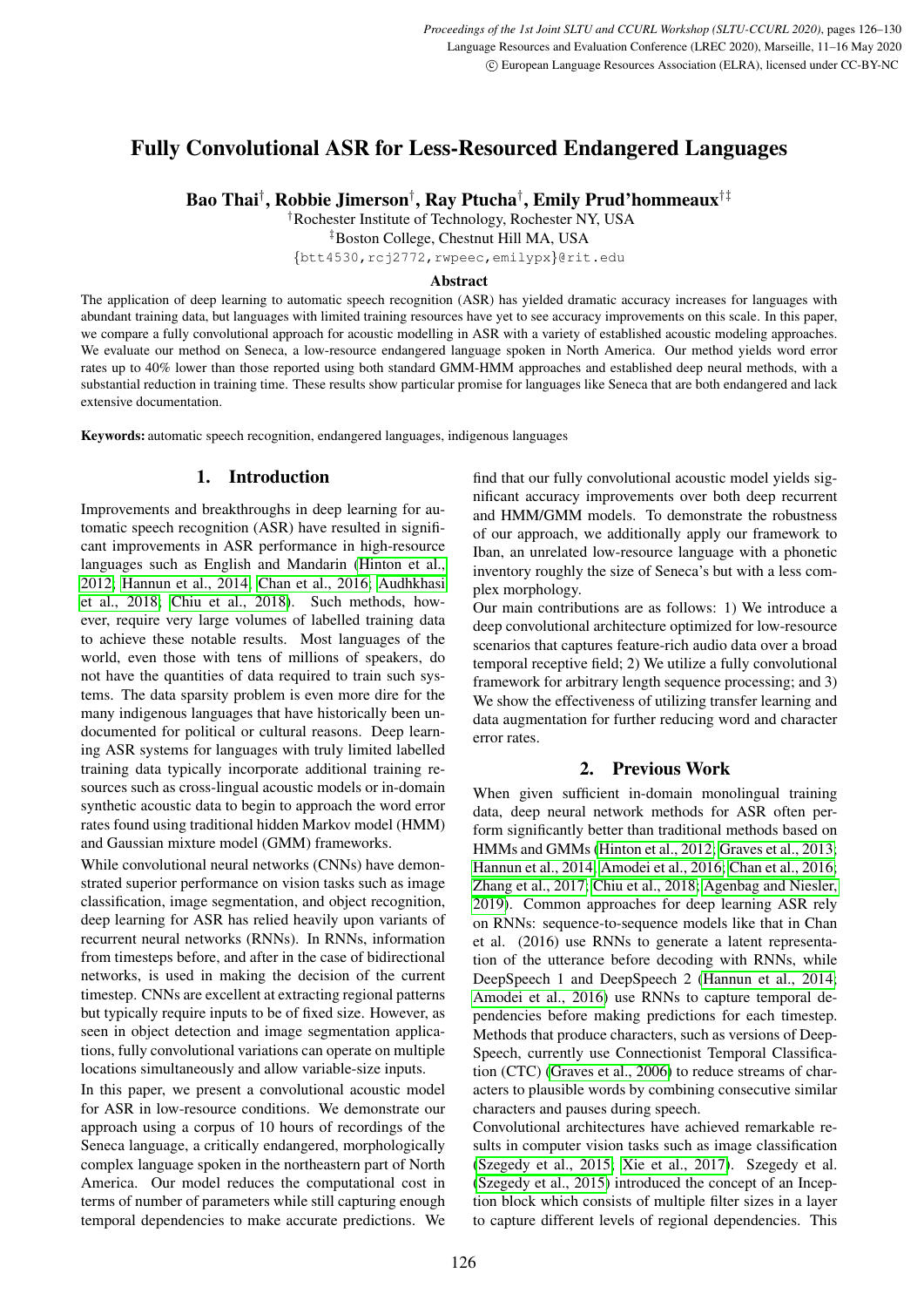concept can be applied to sequential data like speech by using filters with different widths to simultaneously capture different temporal dependencies. The Inception network introduces  $1 \times$  bottleneck filters to reduce the number of parameters in a model. Xie et al. [\(Xie et al., 2017\)](#page-4-11) use Inception-like blocks but with similar filter sizes while adding skip connections similar to ResNet to allow for better gradient flow.

Previous experiments have shown that transfer learning from a model trained on resource-rich languages can improve the performance of ASR for low-resource languages [\(Gales et al., 2014;](#page-4-12) [Imseng et al., 2014\)](#page-4-13). Using synthetic data has also been found to yield improvements in true lowresource, artificially low-resource, and resource-rich condi-tions (Tüske et al., 2014; [Billa, 2018;](#page-4-15) [Wiesner et al., 2018\)](#page-4-16). Carmantini et al. [\(Carmantini et al., 2019\)](#page-4-17) introduced sample overgeneration during initialization for low-resource ASR for improved semi-supervised training on lattice-free maximum mutual information (LF-MMI) [\(Manohar et al.,](#page-4-18) [2018\)](#page-4-18). Malhotra el at. [\(Malhotra et al., 2019\)](#page-4-19) selected samples with lower confidence in an active learning scenario for low-resource ASR.

Rosenberg et al. [\(Rosenberg et al., 2017\)](#page-4-20) investigated the use of a CTC-based RNN and an RNN Encoder-Decoder network in character-based end-to-end ASR for low-resource languages. While recurrent-based models have demonstrated usefulness in ASR and other sequence modeling tasks, these models cannot easily take advantage of parallelization on modern hardware since the output of an RNN cell at each timestep depends on the results from the previous timestep. To mitigate this problem, Collobert et al. [\(Collobert et al., 2016\)](#page-4-21) relies on convolution to capture temporal dependencies.

The fully convolutional, character-based architecture proposed by Collobert et al. [\(Collobert et al., 2016\)](#page-4-21) still requires training models with large numbers of parameters. Additionally, these models have a high number of layers causing the models to converge more slowly. Our proposed model aims to reduce the complexity of the model without reducing performance by using bottleneck filters and skip connections. Additionally, instead of relying on different layers to capture different levels of temporal dependencies, we combine filters with different widths into one layer to reduce the number of layers in the model while still maintaining a wide context window. While transfer learning and data augmentation separately have both shown improvements, we explore the effectiveness of combining both concepts on low resource ASR, as well as a final finetuning step using only unaugmented data to prevent digital artifacts in augmented data from degrading performance.

#### 3. Data

We conduct our experiments on Seneca, a morphologically complex and critically endangered language spoken by indigenous people in what is now Western New York State and Ontario. Although the language was still widely spoken in the Seneca community as recently as 75 years ago, Seneca children in the mid-twentieth century were typically required to attend state-run residential schools where they were punished or beaten for using their native language.

Today, roughly 50 elderly individuals speak Seneca as their first language, and a few hundred others are second language speakers. There are several ongoing efforts to revitalize the Seneca language, including language immersion programs for adults and children, but there are very few available Seneca recordings or texts, as many members of the Seneca community are reluctant to allow their speech to be recorded or transcribed. One motivation for developing a robust ASR system for Seneca is to accelerate efforts to document the language while there are living native speakers and to produce educational materials for the immersion programs that will train the next generation of speakers.

The available transcribed audio recordings consist of approximately 720 minutes of spontaneous, naturalistic speech produced by eleven adult speakers, eight male and three female. All speakers in the dataset are middle-aged or elderly first-language Seneca speakers whose second language is English. Recordings were made over many years primarily by Seneca language learners under a variety of conditions using various recording equipment, resulting in a diverse range of audio quality.

The recordings were transcribed using Seneca's current orthography, which uses 30 characters, and segmented at the utterance level by second-language Seneca speakers. Since Seneca orthography is quite reliably phonemic, with few ambiguous character-to-phone and phone-to-character mappings, we choose to treat characters (excluding punctuation) as phones. Using utterance boundaries provided in the reference transcripts, we randomly selected individual utterances from the full corpus of 720 minutes until we had obtained 600 minutes of audio for training. The remaining 120 minutes made up the test set. We deliberately selected utterances at random to maximize diversity in terms of gender, age, dialect, voice quality, and content (e.g. narrative vs. conversation) of both the train and test sets in order to avoid overfitting to any particular speaker or speaker characteristics. While this selection procedure lead to certain speakers appearing in both the testing and training sets, we were obliged to make this compromise due to the limited number of speakers of the language. In addition to the transcriptions of the recorded audio (roughly 35,000 words), we have available text data consisting of 6000 words of previously transcribed texts for which no corresponding audio is available.

To demonstrate the generalizability of our methods, we also conduct our experiments on Iban, a Malayic language spoken in Brunei and Malaysia. The publicly available dataset ([\(Juan et al., 2014\)](#page-4-22)) consists of 479 minutes of professional recordings of broadcast news, partitioned into 408 minutes of training data and 71 minutes of testing data. There are 17 speakers (7 male, 10 female) in the training set and 6 speakers (2 male, 4 female) in the test set.

#### 4. Methods

#### 4.1. Acoustic Modeling

We utilize a fully convolutional acoustic model constructed from a family of one dimensional convolution layers. The model takes either 13 MFCCs and their first and second derivatives, or 80 log mel-filterbanks as input features. Both are obtained using 25ms windows with 10ms stride.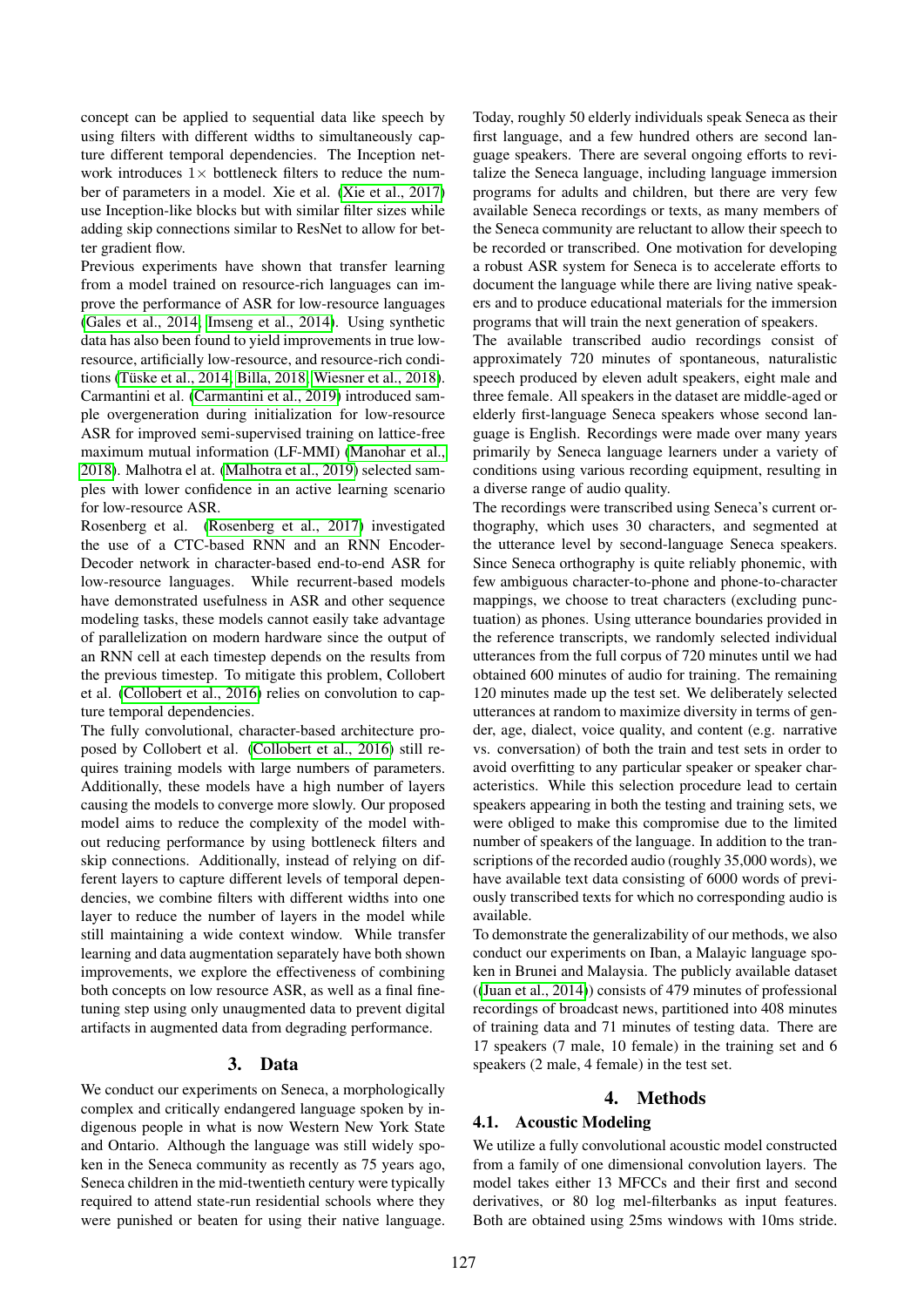

<span id="page-2-0"></span>Figure 1: Left: The overall architecture of our convolutional approach. Right: A WideBlock consisting of 9 paths, each consisting of bottleneck filters centered by filters of different width to capture different levels of temporal dependencies. Each layer is shown as (# input channels, filter width, # output channels).

Figure [1](#page-2-0) shows the overall network architecture and the architecture of a WideBlock, the main building block of our model. The details of each are described next.

WideBlock: The main building block of our architecture is the WideBlock (Figure [1\)](#page-2-0), named for the high number of paths in each block. The architecture of the block, taking inspiration from ResNeXt blocks used in image classification [\(Xie et al., 2017\)](#page-4-11), consists of several parallel streams, each consisting of bottleneck  $1 \times 1$  convolution layers before and after a normal convolution layer. The bottleneck layers reduce the complexity of the model by reducing the number of parameters required by the middle convolution operation. Instead of keeping the same filter size for all paths, we draw inspiration from Inception networks and employ filters with different sizes in each layer. The filter widths are odd numbers between 3 and 19. This choice is suitable for speech-related tasks since temporal dependencies in audio typically have more variance than spatial dependencies in visual tasks. The different filter sizes allow the model to pick up both short-term and long-term temporal dependencies. The output from each path is then summed before being added to the input of each block, forming a skip connection.

Acoustic Model: Our acoustic model consists of two convolutional layers between the input feature vector and the first WideBlock (Figure [1\)](#page-2-0). These embedding layers convert input audio features into a vector of desired depth and temporal content. The acoustic architecture continues with five WideBlocks, then two  $1 \times 1$  convolution layers which act as fully-connected layers. The final layer outputs a vector with size corresponding to the number of tokens to be predicted. Batch normalization and ReLU are used after each convolution operation. To prevent overfitting due to limited data, dropout layers of 0.25 are added after each WideBlock. To train the network, the CTC loss function is used.

DeepSpeech: To compare the performance of our deep approach against recurrent-based ASR models, we also trained a DeepSpeech model. The DeepSpeech model consists of a five-layer recurrent neural network with Long-Short Term Memory cells. The first, second, third, and fifth layers of the neural network are fully connected, while the fourth layer is a bi-directional recurrent layer. All layers contain 2048 hidden units and are followed by a dropout layer of 0.2. The DeepSpeech model uses the same input features as our deep approach and also uses CTC loss.

Kaldi: We also compare the performance of our model against the traditional HMM/GMM framework provided by Kaldi [\(Povey et al., 2011\)](#page-4-23) with a triphone acoustic model trained with the parameter settings described in the Kaldi tutorial and a word-level trigram language model. A second acoustic model was created using Kaldi's time-delay neural network (TDNN) architecture trained with the lattice-free maximum mutual information (LF-MMI) objective function [\(Peddinti et al., 2015\)](#page-4-24).

### 4.2. Multistage Learning

Transfer learning has proven successful in deep learning tasks with limited domain data. We extend this concept with a multistage transfer learning strategy. In the first stage, we train an acoustic model on a 960-hour LibriSpeech English corpus for 100 epochs. In the second stage, weight initialization is from the model obtained in the first stage. The model was then trained on heavily augmented training data as per [\(Jimerson et al., 2018\)](#page-4-25) for 100 epochs or until convergence. In the final stage, the weights of the model from the second stage were used to initialize a model which is trained only on unaugmented data. For this final stage, the learning rate is reduced by an order of magnitude.

#### 5. Results

Table [1](#page-3-0) shows the performance for Seneca across different acoustic models with different transfer learning and augmentation strategies. To evaluate the performance of each model, we use word error rate (WER) and character error rate (CER). WER is the minimum edit distance over a word alignment, aggregated across utterances and normalized by the total number of words in the reference transcript. CER is calculated by aggregating the character-level minimum edit distance over all utterances and normalizing by the total number of characters in the reference. We report results for decoding both with and without a trigram language model built on the transcripts of the 10 hours of acoustic training data using KenLM [\(Heafield, 2011\)](#page-4-26) with modified Kneser-Ney smoothing and no pruning.

Table [1](#page-3-0) shows that DeepSpeech (DS) with no transfer learning, augmentation, or language model yields little or no correct output. With a language model, the WER and CER for this model are reduced, but results are still mostly incorrect. Our deep approach shows slightly better performance than DeepSpeech without a language model and significantly lower WER when decoding with a trigram language model.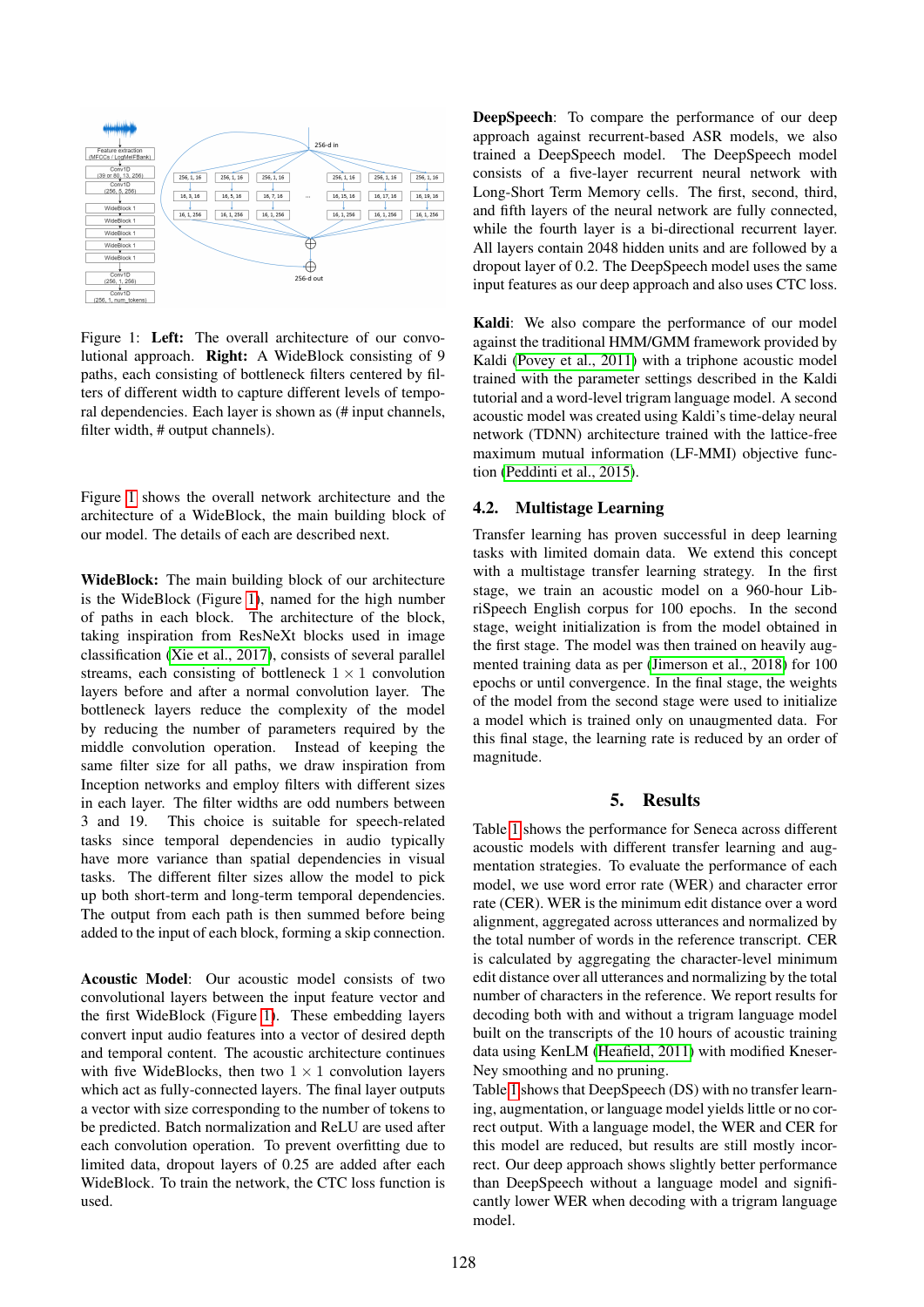|                                      | DS (NO LM) |            | DS (W/LM)  |            |            | Our CNN (NO LM) |            | Our CNN $(W/LM)$ |
|--------------------------------------|------------|------------|------------|------------|------------|-----------------|------------|------------------|
|                                      | <b>WER</b> | <b>CER</b> | <b>WER</b> | <b>CER</b> | <b>WER</b> | <b>CER</b>      | <b>WER</b> | <b>CER</b>       |
| No TL, no Aug (Baseline)             | .000       | 0.891      | 0.970      | 0.872      | 0.839      | 0.365           | 0.421      | 0.257            |
| TL, no Aug $(+TL)$                   | 0.859      | 0.436      | 0.727      | 0.409      | 0.785      | 0.328           | 0.337      | 0.199            |
| $TL + Aug (+TL, Aug)$                | .000       | 0.716      | 0.975      | 0.698      | 0.730      | 0.303           | 0.319      | 0.194            |
| $TL + Aug + finetune (+TL, Aug, FT)$ | 0.850      | 0.427      | 0.693      | 0.421      | 0.699      | 0.278           | 0.299      | 0.175            |

<span id="page-3-0"></span>Table 1: Seneca WER and CER for various transfer learning (TL), augmentation (Aug), and fine-tuning (FT) strategies (rows) vs. DeepSpeech (DS) and our deep CNN architecture without (NO LM) and with (W/LM) a trigram language model.

|                 | NO LM |            | W/LM  |            |  |
|-----------------|-------|------------|-------|------------|--|
|                 | WER   | <b>CER</b> | WER   | <b>CER</b> |  |
| <b>Baseline</b> | 0.784 | 0.307      | 0.369 | 0.197      |  |
| $+TL$           | 0.768 | 0.309      | 0.302 | 0.172      |  |
| $+TL$ , Aug     | 0.758 | 0.324      | 0.307 | 0.187      |  |
| $+TL$ , Aug, FT | 0.656 | 0.247      | 0.243 | 0.130      |  |

<span id="page-3-1"></span>Table 2: Seneca WER and CER using our deep CNN approach with log mel-filterbank feature as input features with and without a trigram language model.

| <b>Acoustic Model</b> | <b>WER</b> |
|-----------------------|------------|
| Monophone GMM/HMM     | 0.608      |
| Triphone GMM/HMM      | 0.524      |
| <b>TDNN LF-MMI</b>    | 0.421      |

<span id="page-3-2"></span>Table 3: Seneca WER for Kaldi HMM-GMM models and TDNN with LF-MMI.

|                 | NO LM |            | W/LM          |            |  |
|-----------------|-------|------------|---------------|------------|--|
|                 | WER   | <b>CER</b> | <b>WER</b>    | <b>CER</b> |  |
| <b>Baseline</b> | 0.856 | 0.463      | $0.487$ 0.286 |            |  |
| $+TL$           | 0.668 | 0.287      | 0.413         | 0.257      |  |
| $+TL$ , Aug     | 0.665 | 0.226      | 0.420         | 0.286      |  |
| $+TL$ , Aug, FT | 0.518 | 0.160      | 0.266         | 0.116      |  |

<span id="page-3-3"></span>Table 4: Iban WER and CER for transfer learning and augmentation strategies within our architecture using with log mel-filterbanks as input features with and without trigram language model built using only the transcripts of the audio.

| Acoustic Model     | <b>WER</b> |
|--------------------|------------|
| Monophone GMM/HMM  | 0.372      |
| Triphone GMM/HMM   | 0.265      |
| <b>TDNN LF-MMI</b> | 0.175      |

<span id="page-3-4"></span>Table 5: Previously reported WER for Iban 2 HMM-GMM models and TDNN with LF-MMI, all decoded with a language model built on the full 2-million word text corpus.

Using transfer learning from a high resource language improves performance across all models and all language model settings. Training on augmented data after transfer learning from a high resource language degrades the performance of DeepSpeech models in terms of WER but improves CER. For our deep architecture, this configuration improves results across the board. In all configurations for Seneca, our deep approach substantially outperforms the corresponding DeepSpeech model.

Fine-tuning of the augmented model using only nonaugmented data yields the best performance across all models, with a WER of 0.299 using our deep acoustic model. While fine-tuning after augmentation results in improvements, it yields much larger absolute and relative reductions in WER for the DeepSpeech model than for our deep architecture. Table [2](#page-3-1) shows results of using log mel-filterbank features in place of MFCCs with modest improvement.

Table [3](#page-3-2) shows three Kaldi results on this same dataset: two standard HMM/GMM models (monophone and triphone) and one deep architecture, TDNN with LF-MMI. For Seneca, our deep architecture substantially outperforms all three of these models, including the TDNN.

Demonstrating the efficacy and generalizability of our models on other low-resource datasets, Table [4](#page-3-3) shows the performance of our deep method under different configurations for the Iban language. We see slightly higher but comparable error rates on this dataset, which had three fewer hours of acoustic training data.

Table [5](#page-3-4) shows previously reported results  $1$  for the three Kaldi models for Iban. These results are noticeably lower than those we report using the same acoustic model training configurations for Seneca. In addition, the TDNN LF-MMMI model yields a lower error rate than our best deep model. We note that the language model used to decode with these Kaldi models was built on a 2-million word text corpus, while the results presented above in Table [4](#page-3-3) for our own deep methods used a language model built using only the transcripts from the 7 hours of available audio data. We suspect that this accounts for much of this discrepancy. It is also possible that our framework is better suited to the lower-quality recordings typical in the Seneca dataset and less appropriate for the clean, professionally recorded Iban data. We also note that our model yields comparable WER error rates in both languages, which points to its superior ability to generalize to new datasets.

# 6. Conclusions

In this paper, we introduced a residual network with a very wide filter selection in a fully convolutional architecture for low-resource ASR acoustic modeling. We show that our acoustic model outperforms a typical recurrent-based deep neural network in all experimental settings while also being more compute-efficient. Our deep acoustic model, when combined with a trigram language model, outperforms the

<span id="page-3-5"></span><sup>1</sup> https://github.com/bagustris/id